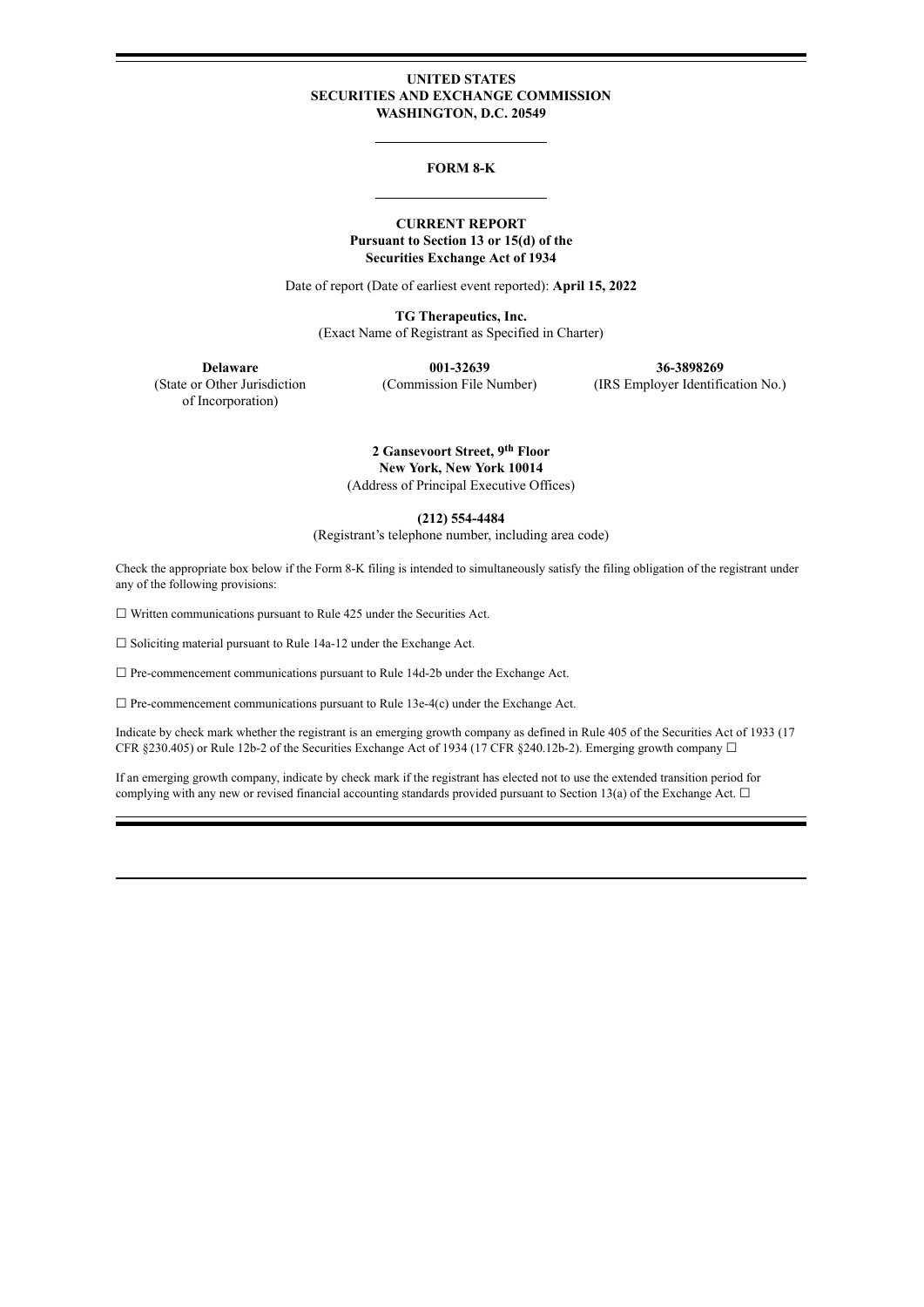### **Item 8.01. Other Events.**

On April 15, 2022, TG Therapeutics, Inc. (the "Company") issued a press release announcing the Company had voluntarily withdrawn the pending Biologics License Application (BLA)/supplemental New Drug Application (sNDA) for the combination of ublituximab and UKONIQ® (umbralisib) (combination referred to as U2) for the treatment of adult patients with chronic lymphocytic leukemia (CLL) and small lymphocytic lymphoma (SLL). The decision to withdraw was based on recently updated overall survival (OS) data from the UNITY-CLL Phase 3 trial that showed an increasing imbalance in OS in favor of the control arm (obinutuzumab in combination with chlorambucil).

In addition, the Company announced that it voluntarily withdrew UKONIQ from sale for the approved indications of adult patients with marginal zone lymphoma (MZL) who have received at least one prior anti-CD20-based regimen and for the treatment of adult patients with follicular lymphoma (FL) who have received at least three prior systemic therapies. UKONIQ was granted accelerated approval in these indications in February 2021. The Company's decision to withdraw UKONIQ from sale was primarily based on the withdrawal of the BLA and sNDA for U2 in CLL.

The Company will host a conference call today, Monday, April 18, 2022 at 8:30 a.m. to discuss the regulatory updates. A copy of the press release is being filed as Exhibit 99.1 and incorporated in this Item by reference.

#### **Item 9.01 Financial Statements And Exhibits.**

(d) Exhibits.

99.1 [Press Release, dated April 15, 2022.](#page-3-0)

Exhibit 104 The cover page from this Current Report on Form 8-K formatted in Inline XBRL.

- 2 -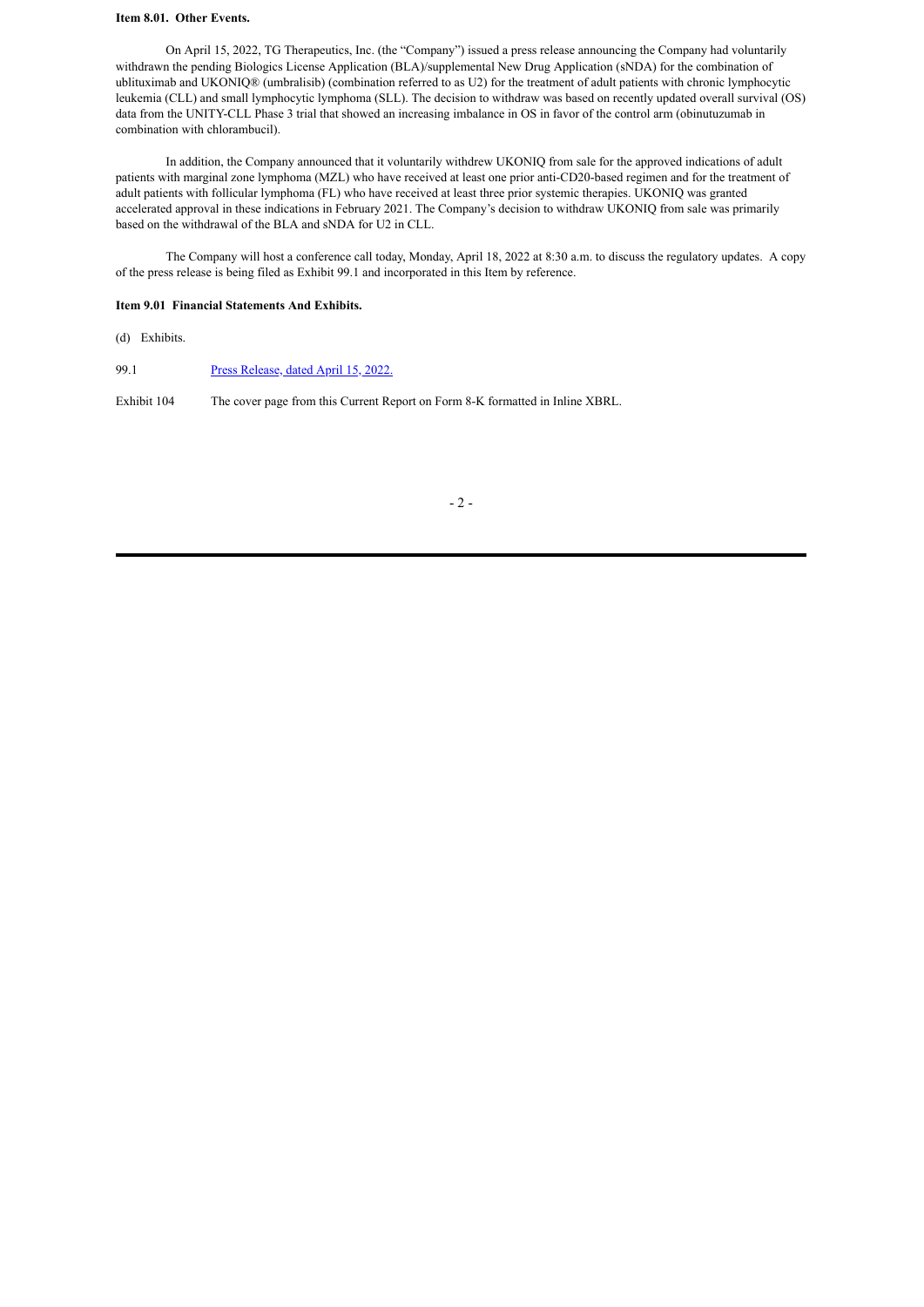# **SIGNATURES**

Pursuant to the requirements of the Securities Exchange Act of 1934, the registrant has duly caused this report to be signed on its behalf by the undersigned hereunto duly authorized.

## **TG Therapeutics, Inc.** (Registrant)

Date: April 18, 2022 By: /s/ Sean A. Power

Sean A. Power Chief Financial Officer

- 3 -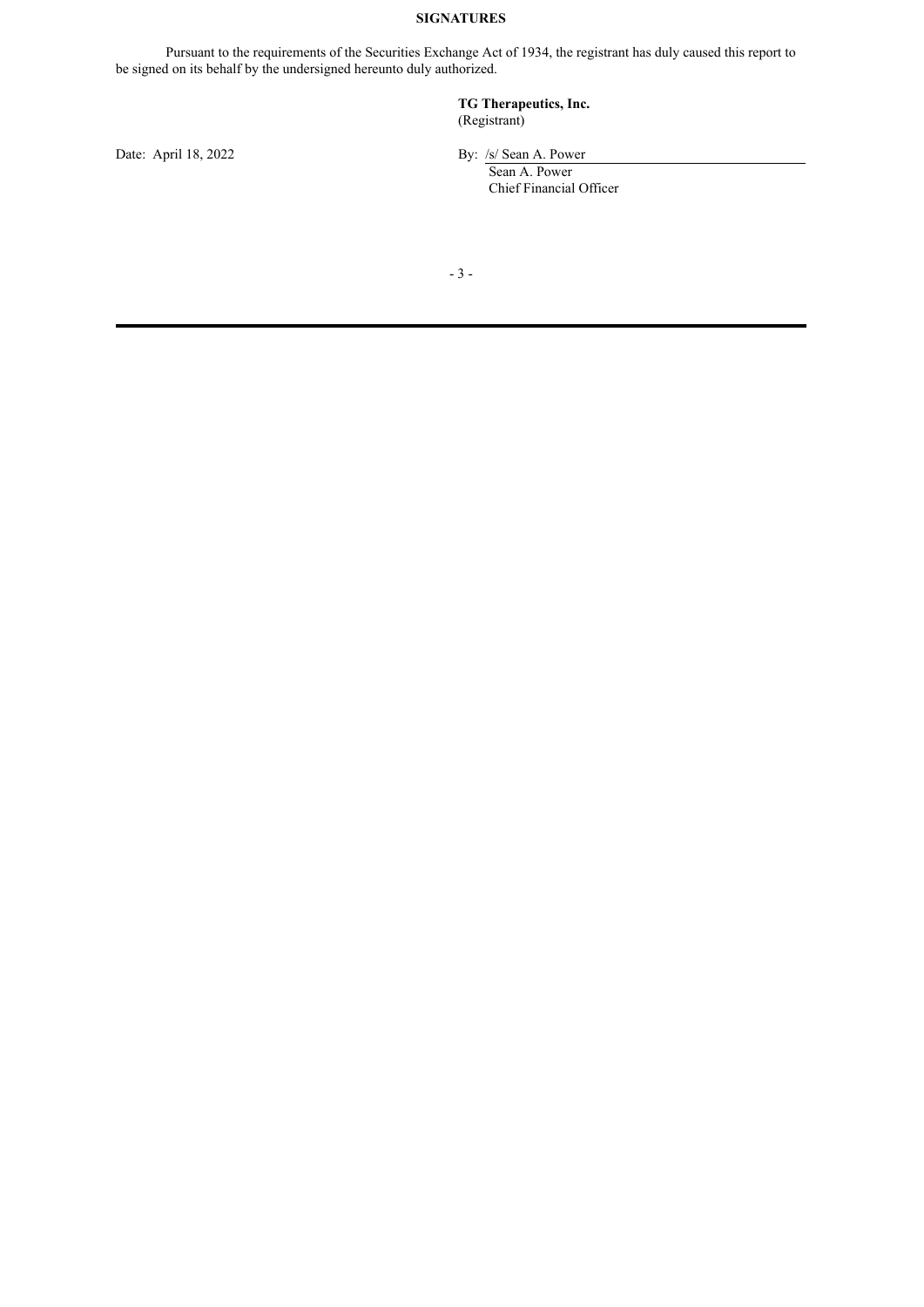<span id="page-3-0"></span>**TG Therapeucs Announces Voluntary Withdrawal of the BLA/sNDA for U2 to Treat Paents with CLL and SLL** *Company voluntarily* withdraws *UKONIQ® from* sale for approved indications of relapsed/refractory MZL and FL *Company to host conference call, Monday, April 18, 2022 at 8:30 AM ET*

NEW YORK, April 15, 2022 (GLOBE NEWSWIRE) -- TG Therapeutics, Inc. (NASDAQ: TGTX), today announced that the Company has voluntarily withdrawn the pending Biologics License Application (BLA)/supplemental New Drug Application (sNDA) for the combination of ublituximab and UKONIQ® (umbralisib) (combination referred to as U2) for the treatment of adult patients with chronic lymphocytic leukemia (CLL) and small lymphocytic lymphoma (SLL). The decision to withdraw was based on recently updated overall survival (OS) data from the UNITY-CLL Phase 3 trial that showed an increasing imbalance in OS. Additional details are included below in the section entitled "ABOUT UNITY-CLL PHASE 3 TRIAL AND THE WITHDRAWAL OF THE BLA/sNDA SUBMISSION."

In addition, the Company announced that it has voluntarily withdrawn UKONIQ from sale for the approved indications of adult patients with marginal zone lymphoma (MZL) who have received at least one prior anti-CD20-based regimen and for the treatment of adult patients with follicular lymphoma (FL) who have received at least three prior systemic therapies. UKONIQ was granted accelerated approval in these indications in February 2021. The Company's decision to withdraw UKONIQ from sale was primarily based on the withdrawal of the BLA and sNDA for U2 in CLL.

Michael S. Weiss, Chairman and Chief Executive Officer of TG Therapeutics stated, "We were very disappointed to see that the recently updated overall survival data showed an increasing survival imbalance in favor of the control arm. Accordingly, we and our advisors determined that we should withdraw the BLA/sNDA for U2 in CLL. Additionally, we made the difficult decision to withdraw UKONIQ from sale for the approved indications in MZL/FL. We want to thank the patients, families and practitioners who worked with us in our search for novel treatment options for patients with B-cell malignancies."

Mr. Weiss continued, "While we had hoped to bring U2 to patients with CLL, this will now permit us to focus our attention, passion and energy to building out our multiple sclerosis and autoimmune platform. With our ublituximab BLA pending for patients with relapsing forms of multiple sclerosis and a PDUFA goal date of September 28, 2022, we are excited about the possibility of bringing ublituximab to patients with RMS. If approved, we believe the differentiated profile of ublituximab with its one-hour infusion will be welcomed by the MS community."

### **ABOUT UNITY-CLL PHASE 3 TRIAL AND THE WITHDRAWAL OF THE BLA/sNDA SUBMISSION**

UNITY-CLL, a global, Phase 3, randomized, controlled clinical trial, compared the U2 combination, to an active control arm of obinutuzumab plus chlorambucil in patients with both treatment-naïve and relapsed or refractory chronic lymphocytic leukemia (CLL). The trial met its primary endpoint, with U2 significantly prolonging independent review committee (IRC) assessed progression-free survival (PFS) vs. the control arm. The UNITY-CLL Phase 3 trial was conducted under a Special Protocol Assessment (SPA) agreement with the U.S. Food and Drug Administration (FDA). Based on the results of the UNITY-CLL trial, a BLA and sNDA were submitted to the FDA for U2 to treat patients with CLL/SLL.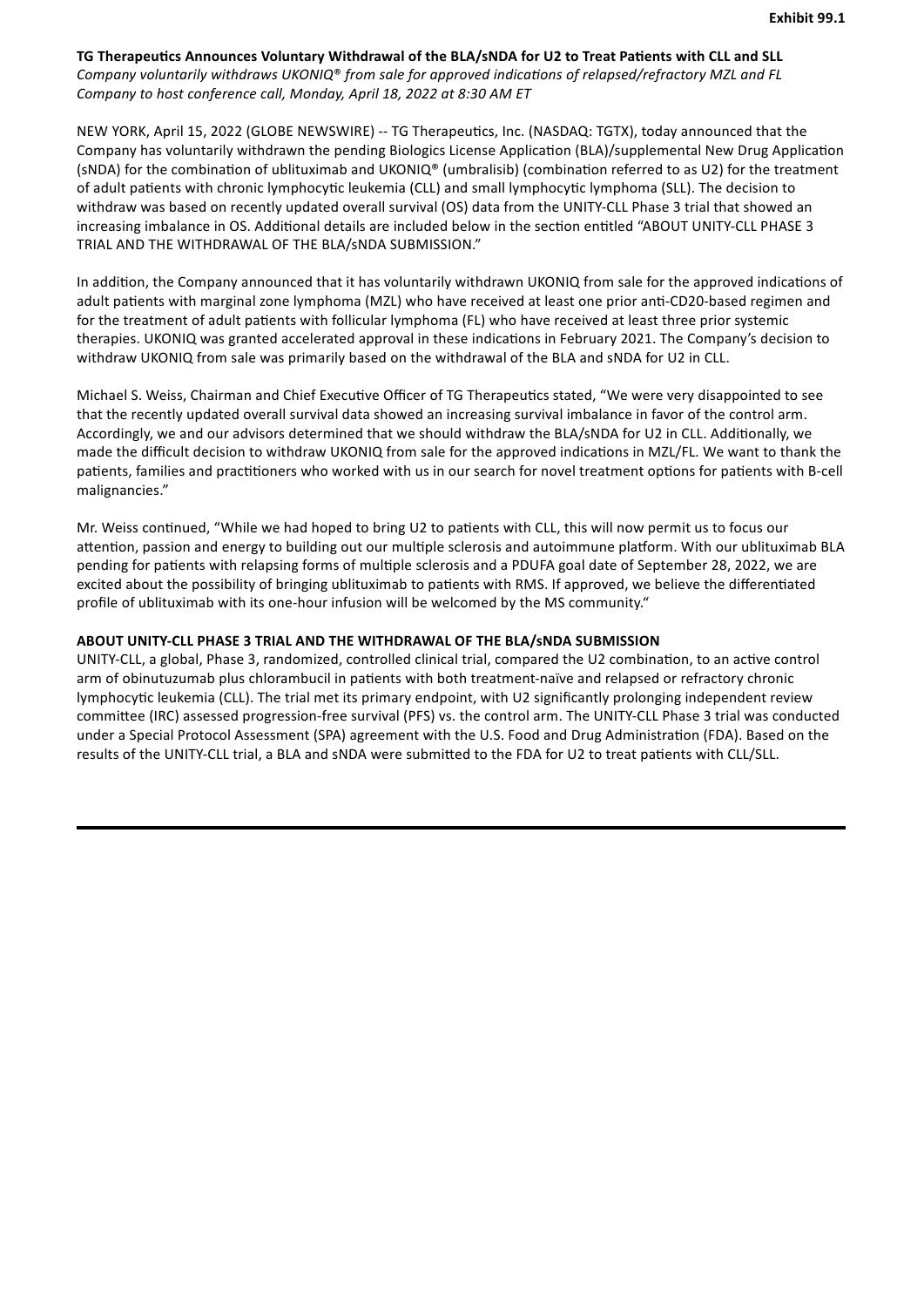In November 2021, the FDA notified the Company that it planned to host an Oncologic Drug Advisory Committee (ODAC) meeting in connection with its review of the pending BLA/sNDA and to discuss the benefit risk of UKONIQ in its approved indications. While the FDA identified a number of concerns, the FDA's desire to host an ODAC appeared to stem from an early ad hoc analysis of overall survival (OS) from the UNITY-CLL trial.

OS was designated as a secondary efficacy endpoint in the UNITY-CLL protocol but was not part of the primary analysis in accordance with the study's statistical analysis plan agreed upon via a SPA, and therefore, was not analyzed or included in the BLA/sNDA. Additionally, the study was not powered for overall survival. As part of the ongoing review of the BLA/sNDA, the FDA requested an early analysis of OS from the UNITY-CLL trial. In a first analysis of OS using a cut-off date of September 2021, there was an imbalance in favor of the control arm (HR: 1.23). However, based on the ad hoc nature of the analysis, approximately 15% of patients had missing or outdated survival data. Further, when excluding deaths related to COVID-19, the two arms were approximately balanced (HR: 1.04). In February 2022, the Company submitted updated OS data with the same September 2021 cut-off date, but with reduced missing data and additional OS events, which showed an improvement from the previously reported OS data. Neither the original preliminary OS results nor the updated preliminary OS results were statistically significant.

Pursuant to a recent information request made by the FDA, updated OS data were collected that showed an increasing imbalance in favor of the control arm, differing from the improved results provided to the FDA in February 2022. Based on these new data, the Company decided to withdraw the pending BLA/sNDA for U2 to treat CLL/SLL and accordingly the April 22, 2022, ODAC meeting will be canceled.

In addition, based on the Company's decision to withdraw UKONIQ from sale, we anticipate that the FDA will withdraw the accelerated approval for the product.

The FDA also has scheduled an ODAC meeting for April 21, 2022, in which it plans to discuss the appropriate approach for phosphadylinositol-3-kinase inhibitors under development for treatment of hematologic malignancies. UKONIQ is within this class of drugs and may be discussed during this meeting.

## **CONFERENCE CALL INFORMATION**

The Company will host a conference call Monday, April 18, 2022, at 8:30 AM ET, to discuss the regulatory updates.

To participate in the conference call, please call 1-877-407-8029 (U.S.), 1-201-689-8029 (outside the U.S.), Conference Title: TG Therapeutics Update Call. A live audio webcast will be available on the Events page, located within the Investors & Media section, of the Company's website at http://ir.tgtherapeutics.com/events. An audio recording of the conference call will also be available for a period of 30 days after the call.

## **ABOUT TG THERAPEUTICS**

TG Therapeutics is a biopharmaceutical company focused on the acquisition, development and commercialization of novel treatments for B-cell diseases. In addition to a research pipeline including several investigational medicines, TG has completed a Phase 3 program for ublituximab, an investigational glycoengineered monoclonal antibody that targets a unique epitope on CD20-expressing B-cells, to treat patients with relapsing forms of multiple sclerosis (RMS). For more information, visit www.tgtherapeutics.com, and follow us on Twitter @TGTherapeutics and Linkedin.

UKONI $Q^{\circ}$  is a registered trademark of TG Therapeutics, Inc.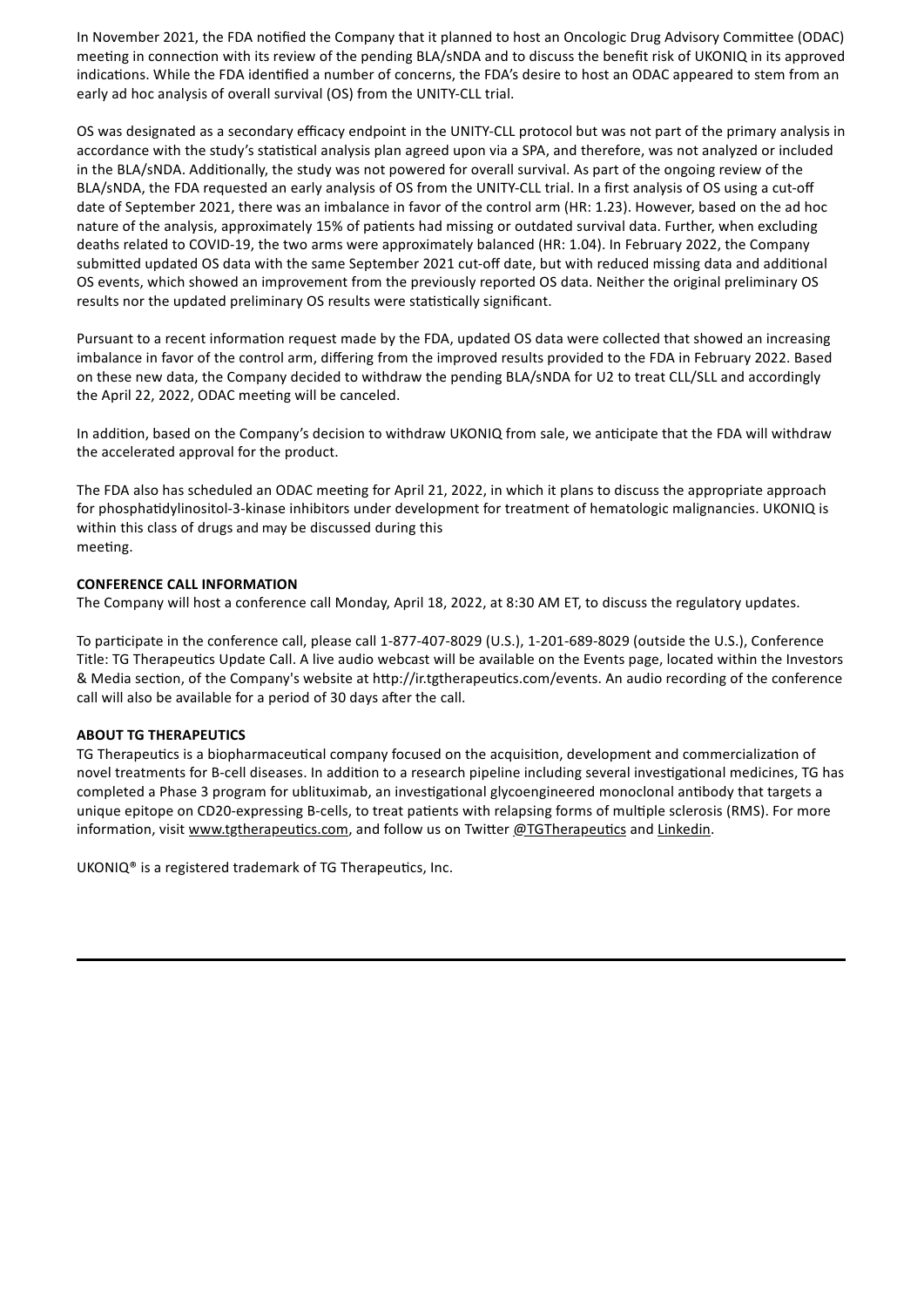# **ABOUT UKONIQ**® **(umbralisib)**

UKONIQ is the first and only oral inhibitor of phosphoinoside 3 kinase (PI3K) delta and casein kinase 1 (CK1) epsilon. PI3K-delta is known to play an important role in supporting cell proliferation and survival, cell differentiation, intercellular trafficking and immunity and is expressed in both normal and malignant B-cells. CK1-epsilon is a regulator of oncoprotein translation and has been implicated in the pathogenesis of cancer cells, including lymphoid malignancies.

UKONIQ is indicated for the treatment of adult patients with relapsed or refractory marginal zone lymphoma (MZL) who have received at least one prior anti-CD20-based regimen and for the treatment of adult patients with relapsed or refractory follicular lymphoma (FL) who have received at least three prior lines of systemic therapy.

These indications are approved under accelerated approval based on overall response rate. Continued approval for this indication may be contingent upon verification and description of clinical benefit in a confirmatory trial.

## **IMPORTANT SAFETY INFORMATION**

Infections: Serious, including fatal, infections occurred in patients treated with UKONIQ. Grade 3 or higher infections occurred in 10% of 335 patients, with fatal infections occurring in <1%. The most frequent Grade ≥3 infections included pneumonia, sepsis, and urinary tract infection. Provide prophylaxis for *Pneumocystis jirovecii* pneumonia (PJP) and consider prophylactic antivirals during treatment with UKONIQ to prevent CMV infection, including CMV reactivation. Monitor for any new or worsening signs and symptoms of infection, including suspected PJP or CMV, during treatment with UKONIQ. For Grade 3 or 4 infection, withhold UKONIQ until infection has resolved. Resume UKONIQ at the same or a reduced dose. Withhold UKONIQ in patients with suspected PJP of any grade and permanently discontinue in patients with confirmed PJP. For clinical CMV infection or viremia, withhold UKONIQ until infection or viremia resolves. If UKONIQ is resumed, administer the same or reduced dose and monitor patients for CMV reactivation by PCR or antigen test at least monthly.

Neutropenia: Serious neutropenia occurred in patients treated with UKONIQ. Grade 3 neutropenia developed in 9% of 335 patients and Grade 4 neutropenia developed in 9%. Monitor neutrophil counts at least every 2 weeks for the first 2 months of UKONIQ and at least weekly in patients with neutrophil count <1 x 109/L (Grade 3-4) neutropenia during treatment with UKONIQ. Consider supportive care as appropriate. Withhold, reduce dose, or discontinue UKONIQ depending on the severity and persistence of neutropenia.

**Diarrhea or Non-Infectious Colitis:** Serious diarrhea or non-infectious colitis occurred in patients treated with UKONIQ. Any grade diarrhea or colitis occurred in 53% of 335 patients and Grade 3 occurred in 9%. For patients with severe diarrhea (Grade 3, i.e., > 6 stools per day over baseline) or abdominal pain, stool with mucus or blood, change in bowel habits, or peritoneal signs, withhold UKONIQ until resolved and provide supportive care with antidiarrheals or enteric acting steroids as appropriate. Upon resolution, resume UKONIQ at a reduced dose. For recurrent Grade 3 diarrhea or recurrent colitis of any grade, discontinue UKONIQ. Discontinue UKONIQ for life-threatening diarrhea or colitis.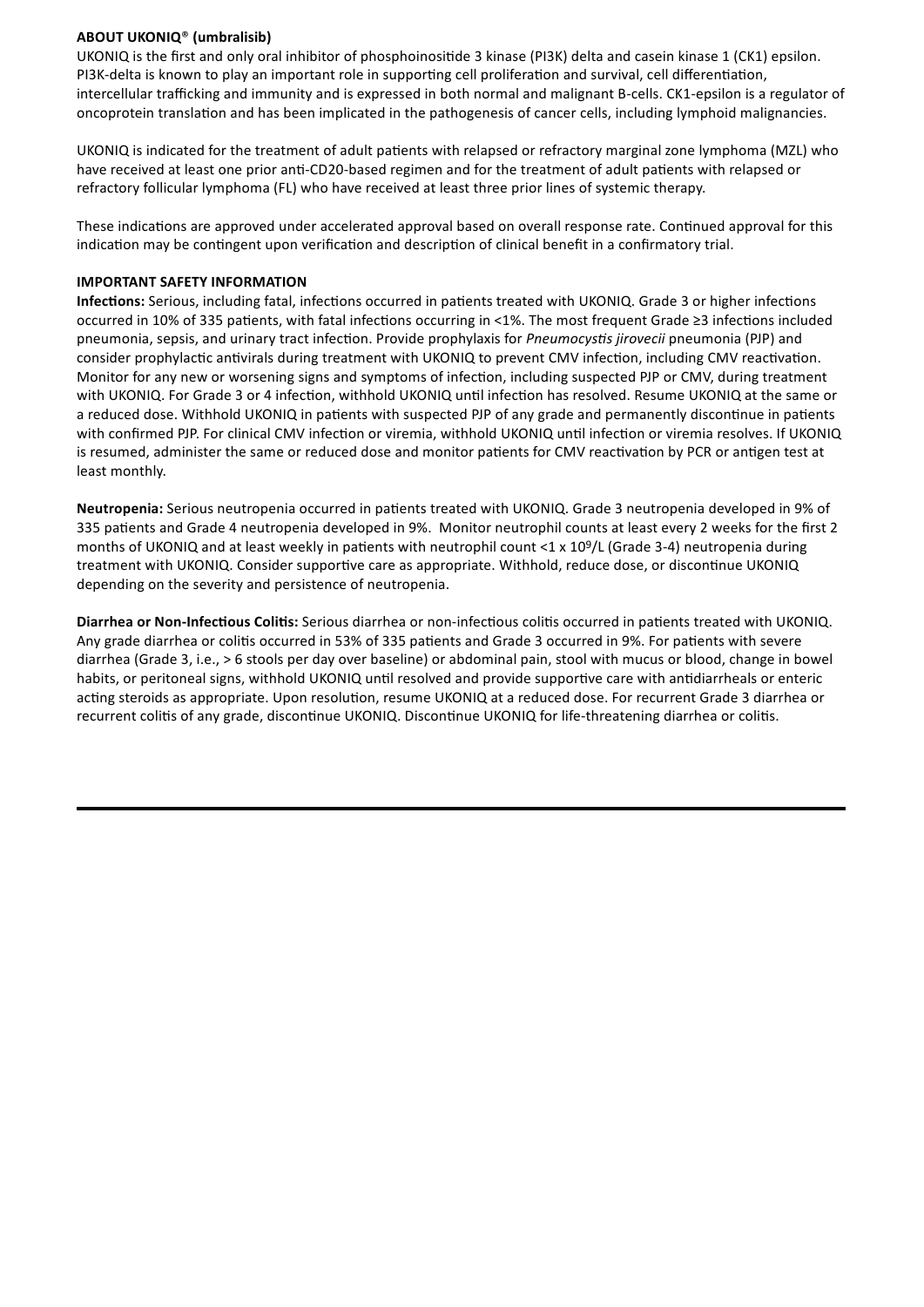Hepatotoxicity: Serious hepatotoxicity occurred in patients treated with UKONIQ. Grade 3 and 4 transaminase elevations (ALT and/or AST) occurred in 8% and <1%, respectively, in 335 patients. Monitor hepatic function at baseline and during treatment with UKONIQ. For ALT/AST greater than 5 to less than 20 times ULN, withhold UKONIQ until return to less than 3 times ULN, then resume at a reduced dose. For ALT/AST elevation greater than 20 times ULN, discontinue UKONIQ.

Severe Cutaneous Reactions: Severe cutaneous reactions, including a fatal case of exfoliative dermatitis, occurred in patients treated with UKONIQ. Grade 3 cutaneous reactions occurred in 2% of 335 patients and included exfoliative dermatitis, erythema, and rash (primarily maculo-papular). Monitor patients for new or worsening cutaneous reactions. Review all concomitant medications and discontinue any potentially contributing medications. Withhold UKONIQ for severe (Grade 3) cutaneous reactions until resolution. Monitor at least weekly until resolved. Upon resolution, resume UKONIQ at a reduced dose. Discontinue UKONIQ if severe cutaneous reaction does not improve, worsens, or recurs. Discontinue UKONIQ for life-threatening cutaneous reactions or SJS, TEN, or DRESS of any grade. Provide supportive care as appropriate.

**Allergic Reactions Due to Inactive Ingredient FD&C Yellow No. 5: UKONIQ contains FD&C Yellow No. 5 (tartrazine),** which may cause allergic-type reactions (including bronchial asthma) in certain susceptible persons, frequently in patients who also have aspirin hypersensitivity.

**Embryo-fetal Toxicity:** Based on findings in animals and its mechanism of action, UKONIQ can cause fetal harm when administered to a pregnant woman. Advise pregnant women of the potential risk to a fetus. Advise females and males with female partners of reproductive potential to use effective contraception during treatment and for at least one month after the last dose.

**Serious adverse reactions occurred** in 18% of 221 patients who received UKONIQ. Serious adverse reactions that occurred in ≥2% of patients were diarrhea-colitis (4%), pneumonia (3%), sepsis (2%), and urinary tract infection (2%). Permanent discontinuation of UKONIQ due to an adverse reaction occurred in 14% of patients. Dose reductions of UKONIQ due to an adverse reaction occurred in 11% of patients. Dosage interruptions of UKONIQ due to an adverse reaction occurred in 43% of patients.

**The most common adverse reactions** (>15%), including laboratory abnormalities, in 221 patients who received UKONIQ were increased creatinine (79%), diarrhea-colitis (58%, 2%), fatigue (41%), nausea (38%), neutropenia (33%), ALT increase (33%), AST increase (32%), musculoskeletal pain (27%), anemia (27%), thrombocytopenia (26%), upper respiratory tract infection (21%), vomiting (21%), abdominal pain (19%), decreased appetite (19%), and rash (18%).

Lactation: Because of the potential for serious adverse reactions from umbralisib in the breastfed child, advise women not to breastfeed during treatment with UKONIQ and for at least one month after the last dose.

Please visit www.tgtherapeutics.com/prescribing-information/uspi-ukon for full Prescribing Information and Medication Guide.